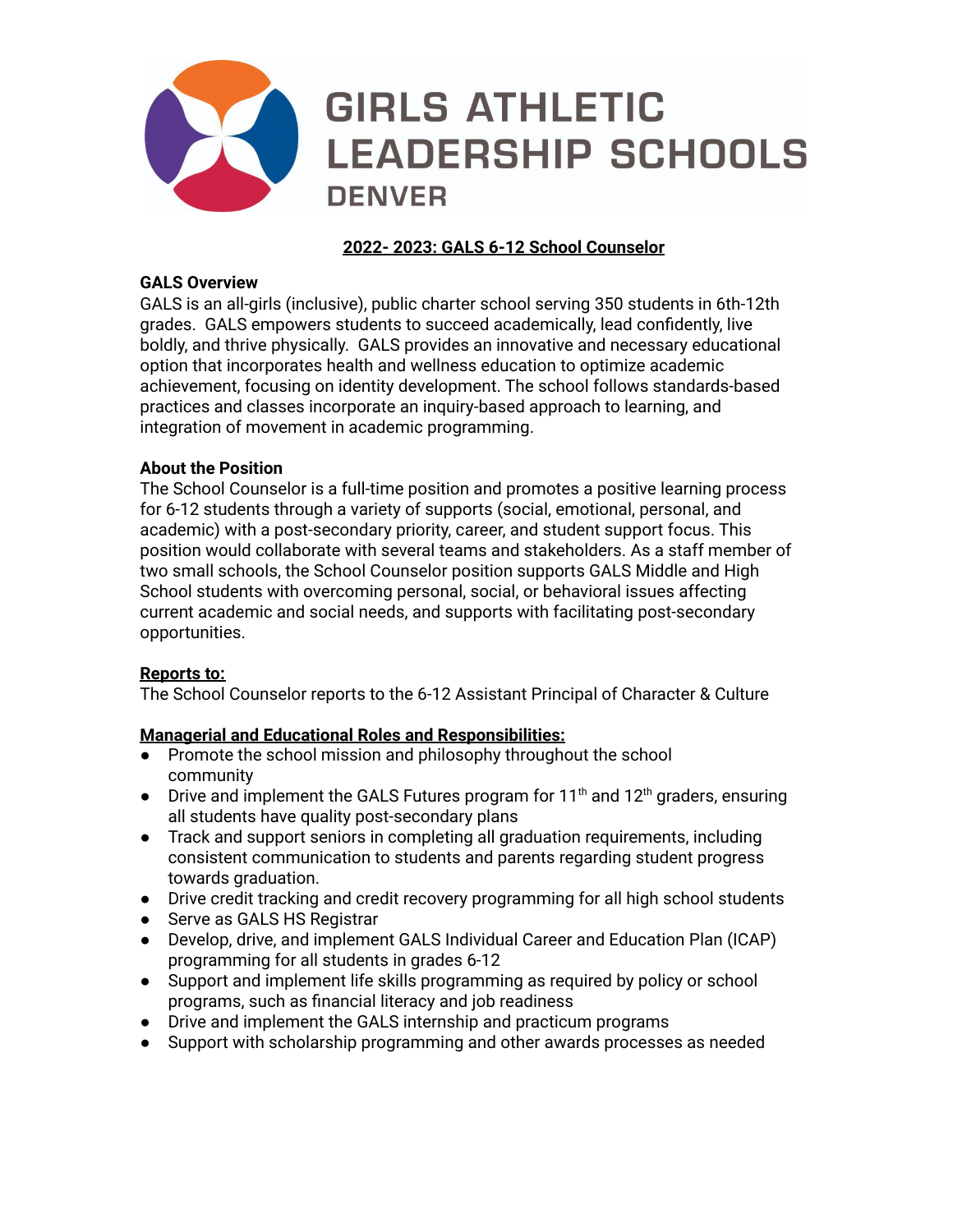- Support Head of High School in planning and executing high school graduation events
- Deliver counseling and guidance services to students through small group, individual, and classroom guided lessons
- Collaborate with GALS Series and GALS Action staff as needed to support socialemotional programming for students
- Support Wellness Team coaches by creating and supporting the implementation of yearlong, grade-level wellness team curriculum/scope and sequence for each grade
- Collaborate as a key part of the attendance committee and initiative, and provide student and family counseling for improved and sustained attendance as needed
- Support AmeriCorps partnership as needed
- Understand and support the implementation of a 6-12 behavioral support system, positive student behavioral initiatives, and restorative practices
- Collect, progress monitor, and analyze data using student outcomes to inform teams and various stakeholders while reflecting on continuous improvement of programming
- Attend data team meetings from various teams through the 6-12-GALS organization when needed
- Participate in IEP, MTSS, and SST meetings when needed
- Collaborate with the Director of Exceptional Student Services to ensure student success for all
- Coordinate and implement 504s in partnership with exceptional student services team members as directed
- Support and engage in school-wide professional development
- Maintain positive relationships with all stakeholders to ensure open and clear lines of communication to resolve conflicts and disputes as they may arise
- Support day to day needs of school as needed

# *Other:*

● Other duties and initiatives as assigned by the 6-12 Assistant Principal of Character and Culture, Heads of Schools, or Executive Director

# **Qualifications and Competencies:**

- Commitment to educational philosophy of GALS including gender focused learning, movement-based learning, individual student care, and academics
- Three or more years of successful secondary experience or postsecondary advising
- Prior teaching experience preferred
- Must possess a valid Colorado Department of Education Special Service Provider License – School Counselor; Master's Degree in School Counseling, Psychology or related field
- Must understand the DPS post-secondary requirements and be well-versed in what it means to be a college/post-secondary advisor
- Experience in coaching students and families toward student success
- The ability to show resourcefulness, flexibility, and sense of humor
- Keen problem solver and initiative taker
- Experience in working with diverse populations
- Excellent communication skills
- Conversational Spanish preferred